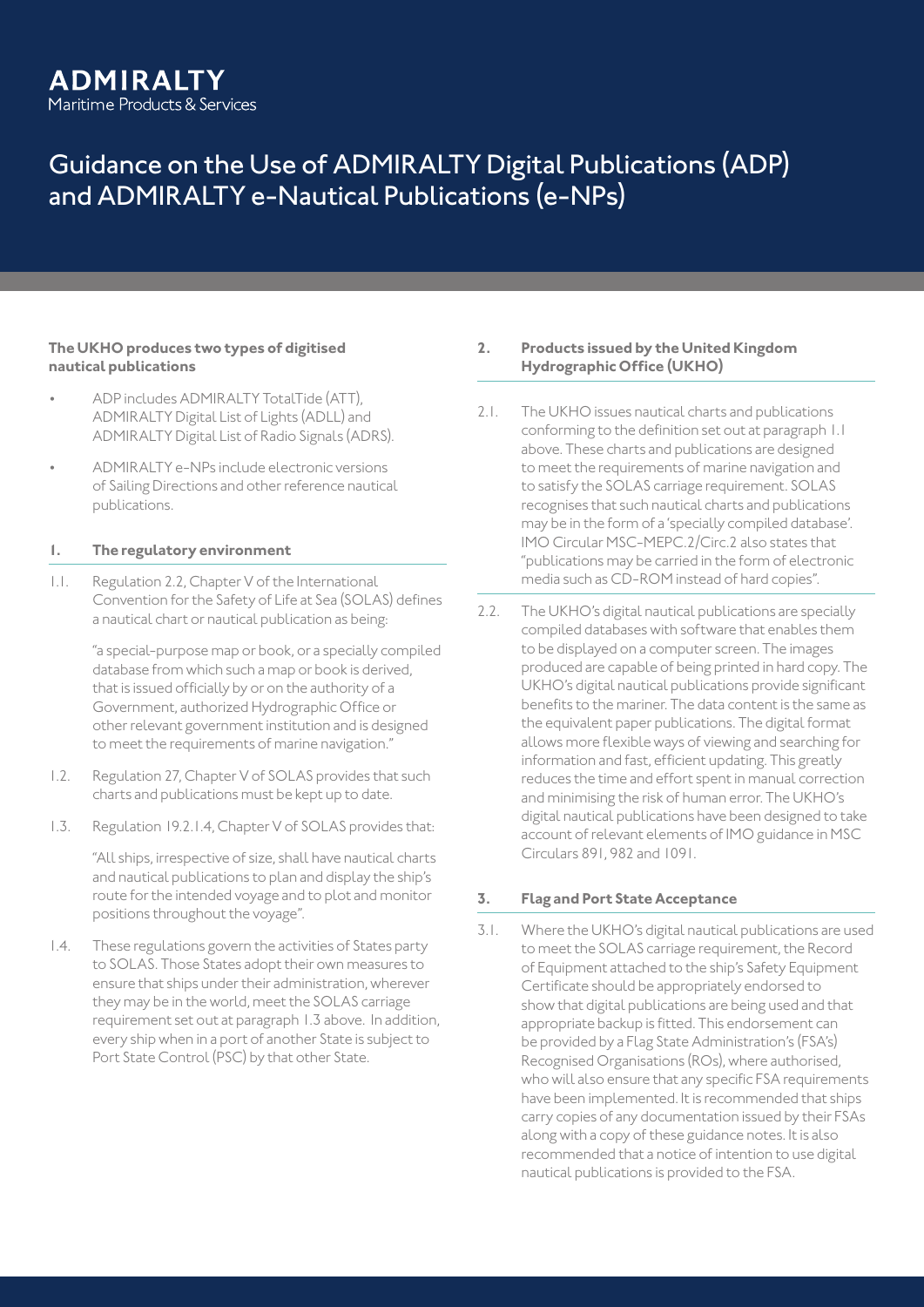- 3.2. Where the UKHO is aware that a FSA has issued documentation on the acceptance of digital nautical publications, or provides guidance on their use, it lists this on its website. Please note, however, FSAs who accept the UKHO's digital nautical publications but have not issued any specific requirements may not be listed. If it is not clear whether a FSA accepts the UKHO's digital nautical publications as satisfying carriage requirements then shipping companies should contact their FSA or the appropriate RO. If the FSA or RO asks for more information on the UKHO's digital nautical publications then a copy of these guidance notes could be provided. If the FSA will not accept the UKHO's digital nautical publications please contact UKHO Customer Services (contact details provided in paragraph 9 below).
- 3.3. PSCs will normally check that the ship is compliant with its FSA requirements by inspection of certificates. Where appropriate documentation is carried, and correct use and updating of primary and backup systems can be demonstrated, PSC inspection may accept use of the UKHO's digital nautical publications by ships under another State's flag even though the PSC's own FSA may not do so. In the event of any difficulties please contact UKHO Customer Services.
- 3.4. The UK Maritime and Coastguard Agency (MCA) is the United Kingdom FSA and PSC authority. It has accepted both the UKHO's suite of ADMIRALTY Digital Publications (ADP) and the UKHO's suite of ADMIRALTY e-NPs as satisfying the SOLAS carriage requirements for the nautical publications contained within those suites.
- 3.5. Please note that Flag and Port State regulations and guidance are the authoritative sources of rules and associated information, and that UKHO guidance is intended only to assist mariners to understand the regulatory environment in which they operate.

#### **4. Further supporting information on the use of the UKHO's digital nautical publications**

4.1. The mariner can derive many benefits from using the UKHO's digital nautical publications; however, safe and efficient use relies not only on a product but also on the system(s) on which it is installed and the procedures used. A quick start guide to installation is provided and comprehensive help files are available within each application. The following guidance is provided particularly for those wishing to use the UKHO's digital nautical publications instead of paper publications to meet the SOLAS carriage requirement. It provides an overview of issues that need to be considered and requirements that have to be met.

#### **5. Design and production parameters**

- 5.1. The UK Hydrographic Office is certified by DNV GL to ISO 9001:2008 and TickIT Guide Issue 5 (Certificate No: DNV126064-2012-AQ-GBR-UKAS). Contractors used in the development and manufacture of the UKHO's digital nautical publications are also ISO 9001 and TickIT certified.
- 5.2. The UKHO's digital nautical publications have been designed to take into account the relevant elements of the following IMO Circulars:
- 5.2.1. MSC/Circ.891 Guidelines for the on-board use and application of computers;
- 5.2.2. MSC/Circ.982 Guidelines on ergonomic criteria for bridge equipment and layout; and
- 5.2.3. MSC/Circ.1091 Issues to be considered when introducing new technology on board ship.

#### **6. System Installation and Hardware and Software Requirements**

#### 6.1. System requirements

- 6.1.1. Computer systems used for digital publications should meet the stated hardware and software requirements of the product, otherwise potentially unreliable and misleading operation may result. Computers used to run other software applications simultaneously may require enhanced memory and disc space to avoid slow software response times.
- 6.2. System location
- 6.2.1. Nautical publications are required for voyage planning and must also be easily accessible by ships' officers at all times during the passage. For this reason digital systems must be located on the bridge and should be conveniently situated close to either the planning or voyage monitoring stations. Care should be taken to ensure that the location of the system assists the bridge team in its tasks, and promotes safety in line with the requirements of Regulation 15, Chapter V of SOLAS 'Principles relating to bridge design, design and arrangement of navigational systems and equipment and bridge procedures'.
- 6.3. Backup
- 6.3.1. To ensure continuous availability of the digital publication in the event of computer system failure an appropriate backup must be provided. The UKHO's digital nautical publications are designed to allow the use of a second computer for backup purposes and this is a commonly used solution. However alternatives such as printing out those parts of the publication relevant to the voyage can be valid if the printouts are able to convey all necessary information (e.g. in colour if required).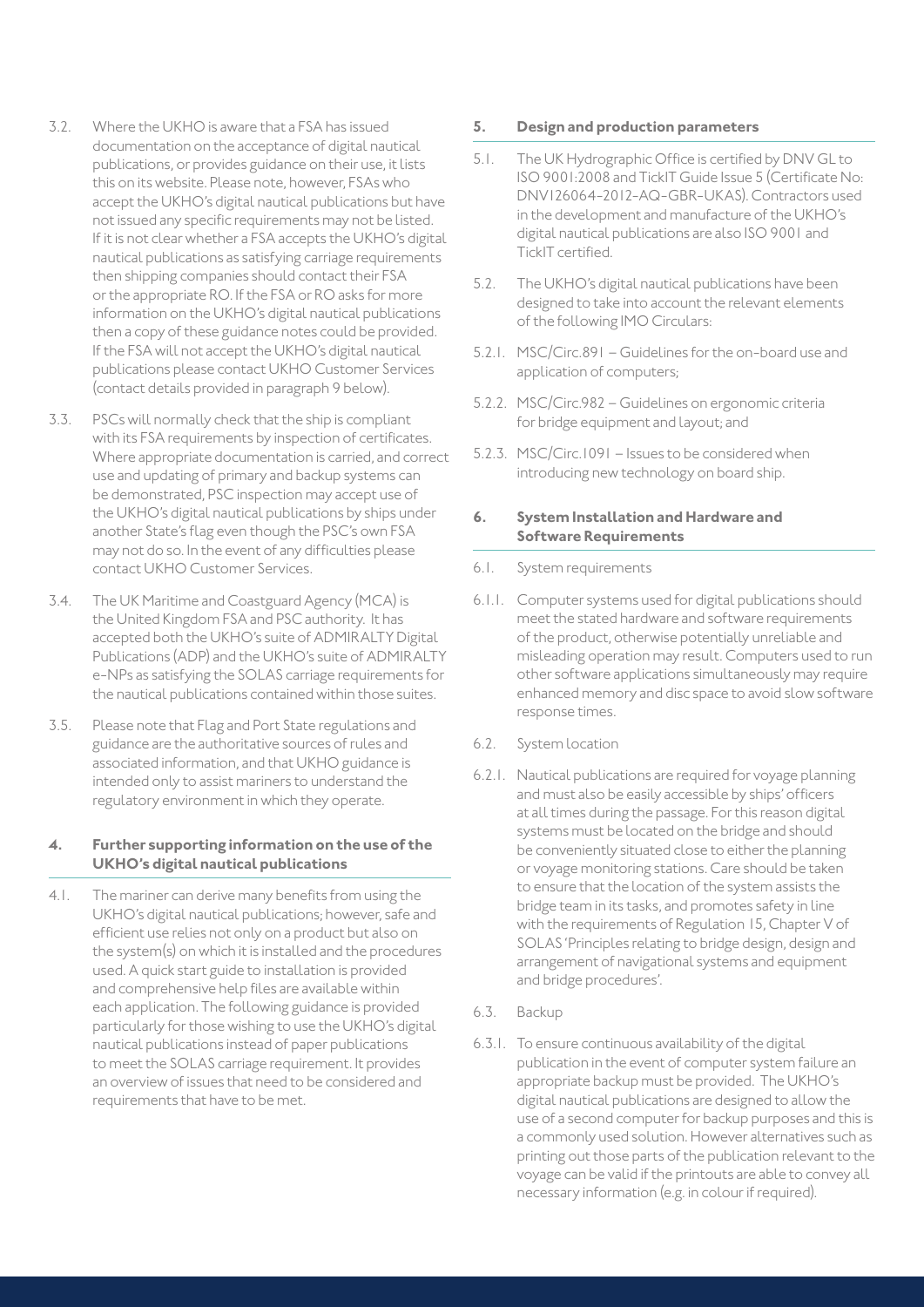#### 6.4. Power supply

- 6.4.1. The primary system must be available at all times during the voyage and therefore should have an emergency source of power.
- 6.4.2. An uninterruptible power supply (UPS) may be useful to eliminate fluctuations in the ship's main supply that would cause interruption to the primary system. However UPS can normally only operate a computer system for a short period and in the event of power failure it cannot normally be considered to be the emergency source of power for the system.
- 6.5. Computer hardware
- 6.5.1. Computer hardware used for digital nautical publications must not interfere with the operation of other bridge systems. To achieve this and to ensure compliance with the requirements of Regulation 17, Chapter V of SOLAS 'Electromagnetic compatibility', it is best to use computer hardware designed to meet the environmental conditions defined in IEC60945.
- 6.5.2. Where the secondary (backup) system is not situated on the bridge, good quality office system hardware may be used as long as it is not subject to high levels of vibration, heat or humidity. It may be connected to the ship's normal power supply.
- 6.6. Display size
- 6.6.1. Screen size and resolution should be chosen to ensure a clear display of navigational information (taking into account the complexity of the display, the distance the screen is to be viewed from, the ambient light conditions etc). A minimum screen size of 350mm (diagonal) is strongly recommended.
- 6.7. Display brightness
- 6.7.1. The display should be able to be varied in brightness and contrast to enable viewing in all ambient light conditions. When used at night, care should be taken to ensure that screen glow and keyboard lighting do not affect the night vision of bridge watch staff. The UKHO's digital nautical publications provide standard daylight, twilight and night colour palettes to ensure that the mariner's night vision is not affected.

#### **7. Operational Procedures**

#### 7.1. General

- 7.1.1. It is recommended that instructions on the safe use of the digital nautical publications are included within existing operational procedures. Appropriate records, for example of when updates are received and applied, should be kept.
- 7.2. Software compatibility
- 7.2.1. Where the primary computer system is to be used to run other authorised software applications to support ship operations a check should be made to ensure that there is no conflict between these and the digital publication product .
- 7.3. System changes
- 7.3.1. If the hardware configuration of either the primary or secondary computer systems is changed, or additional or updated software is installed, then a check should be made to ensure that the digital nautical publications continue to operate satisfactorily.
- 7.4. Virus checking
- 7.4.1. Consideration must be given to protecting the primary and secondary computers against computer viruses.
- 7.5. Backup system availability
- 7.5.1. The backup facility should be checked both before leaving port and routinely during the voyage in order to ensure its availability.
- 7.6. System malfunction
- 7.6.1. In the event of a failure, a system should normally be repaired at the next port of call. If this is not possible, action should be taken to ensure that navigationally significant information remains available (e.g. by printing out relevant parts of a publication) for the next leg of the voyage.
- 7.7. Training
- 7.7.1. To meet the requirements within STCW and ISM, mariners should have the opportunity to familiarise themselves with the systems and with any relevant bridge procedures to ensure that they are able to use and maintain the digital nautical publications safely and effectively.
- 7.8. Updating of Publications